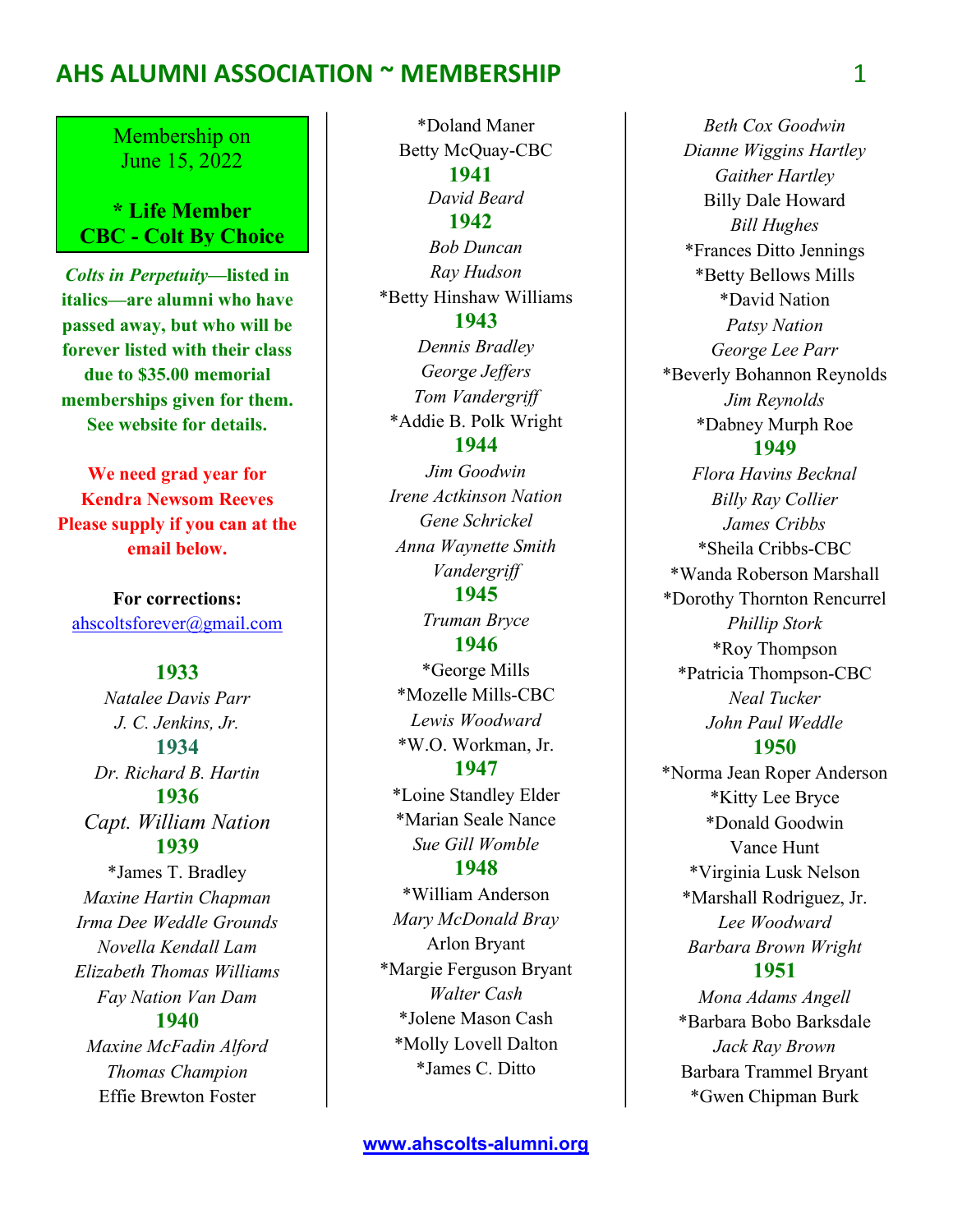\*Martha Williams Burnett Gary Cartwright Phyllis Hargrave Forehand Ken Forehand-CBC Jolene Smith Harris Jane Young Hocker Barbara Pentecost Howard Jane Mathes Kelton \*Eleanore Remynse Kenyon Sarabeth Crawley Kimmons \*Jane Killian Mansfield Charles Marshall \*Cherie Tucker McCune \*Barbara McAlpine Meier \*Fay Beth Bridges Moore \*Louis Moore-CBC Eugene Pope \*Charles Robinson Margaret Dickey Roland Hugh Ross \*Helen Hughes Schrickel \*Kathleen Bradford Smith Barton Thompson \*Lucy Thompson-CBC Tommy Walker Mary Ann Demases Weaver Wanda Mitchell White 1952 \*DeLaurice Porter Busbee Kent Cherry Grover Cribbs Larry Davault \*Neal Estes Rusty Gunn \*Patsy Kelly Latham \*Mary M. Mitchell Pete Murray \*Jeannette McNeil Groves Proctor Shirley Hoyt Sheets

\*Joe Williams \*Nancy Moore Wilson 1953 \*Lila Albright Glenn \*Carol Ryan Hufford Margaret Jahns Kohler \*Gary Martin \*Kenneth B. Martin \*Kurt Meyer \*Ann East Morris \*Shirley Busbee Palmer Albert Ross 1954 Louis Autrey \*Jim Binion Arthur Bird Martha Bird-CBC Mary Ann Smith Bosher \*Patricia Powell Brady Bennie Brown Joyce Kniprath Brown \*Tillie Lester Burgin Pat Brown Carr Don Clayton Nancy Dunsworth Coble Jack Cox Charles Denson Jane Brem Duff Kathleen Actkinson Durham Bonny Black Edmonds Mary Alice Stewart Erb \*Wanda Peek Estes Wynelle Brown Eubank Kenny Everett John Forbes \*Jerry Gray \*Sue Smith Gray Weldon Hall \*Linda J. Hargrave

Billy Joe Walker

JoAnn McQueary Hart Sarah Watkins Hatchett \*Jane McCreery Hart Patricia Williams Heyte Tom Weaver Hill Ethel McFadin Hinton Harvey Wayne Hopkins \*Brian Johnson \*Harold Key Richard "Dick" Kirk Marlyn Wood Latimer \*William McAlpine Donna Matetzschk Wayne McCarrell \*Don Miears Douglas Milburn Tommy Moore Richard "Chief" Narcho Danny Osburn Roger Parsley Annette Workman Polk Anna Jo Tillery Pounds Faye Workman Prause Dale Rash Gradalyn Morris Reeves Sue-Beall Blanton Shaffer James Swafford Kenneth Wolfe Jack Womble \*Marilyn Womble-CBC Durwood Workman \*Jannette Workman

#### 1955

Don Albin \*Don Boring \*Clyde Godfrey \*Jeanette Bowerman Haddock \*James Hyden \*Beverly Matlock Kelley \*J. Luke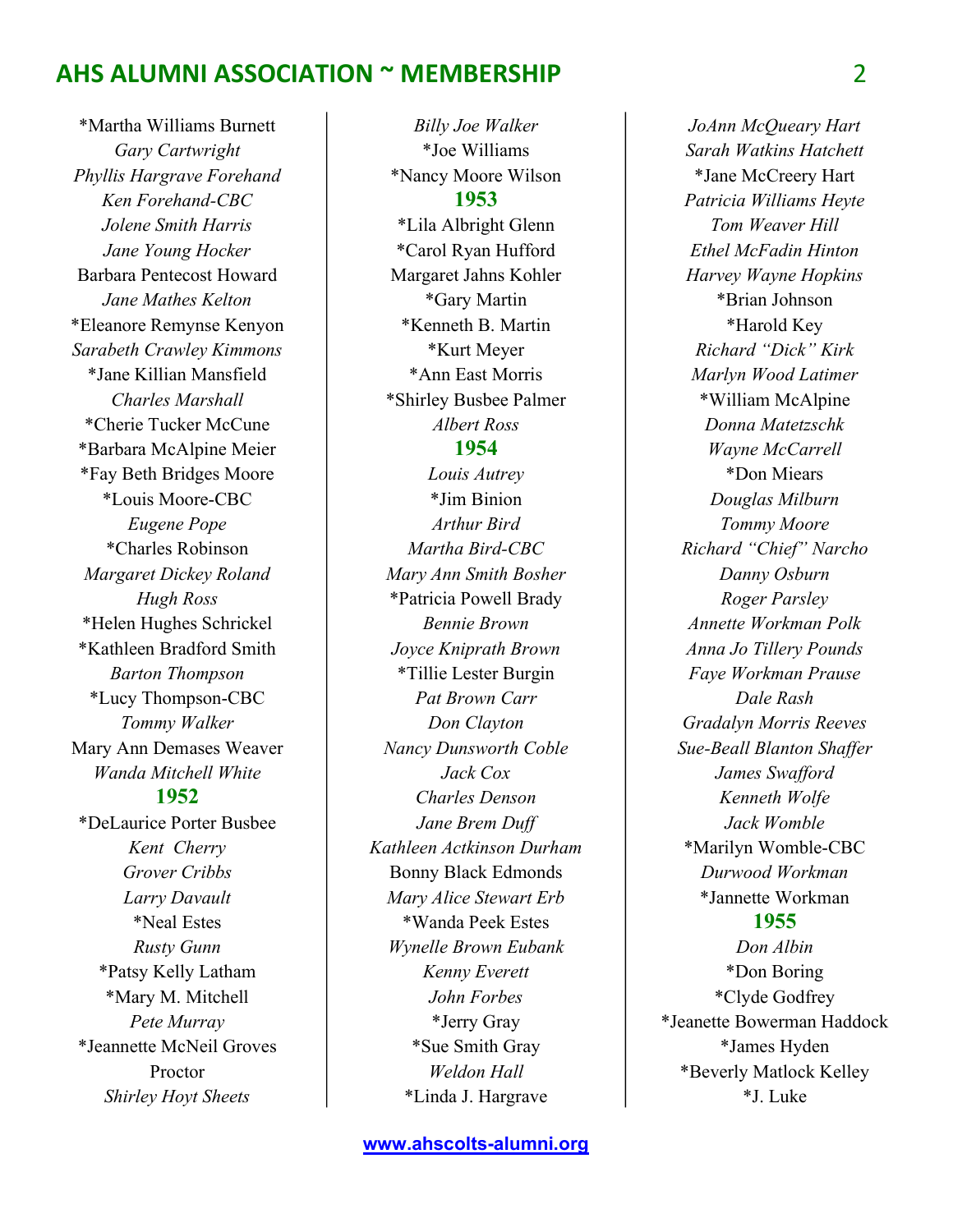\*Lynn Luke-CBC \*David Marvin \*Ruth Kurtzweil Milburn \*Nancy Houston Tarwater \*Dora Alford Watson \*J.T. Watson-CBC \*Kathryn Taylor Wilemon 1956 \*Beth Hankins Arnold \*Carol Sawyer Boring \*Susan Murchison Calhoon \*Merilyn Brown Carden \*Billy A. Clark \*Ruth Meador Harris \*Kenny Hart Bryan Hundley \*James Kitterman \*Sandra Haas Knapp \*Mary Ann Johnson Knowles Gene Lam \*Joyce Alford McCrary \*Betty Nell Deering Merrifield \*Josie Lu Bird O'Quinn \*Barbara Barnhill Poe \*Judy Lightfoot Remynse \*David Scruton, Sr. \*Carol Bissett Thompson \*Delouris McCarrell Wages 1957 \*Sunny Brewer Adams Shirley Patterson Albin Mary Houchin Baker

\*Elizabeth Bailey Banowsky Mike Banowsky-CBC Bobbie Arlington Bethke Larry Cantrell Paula Richey Crossman \*Judy Workman Davis \*Jane Hufendick Fossum John Gardner

\*Eric Manor Ann Snider McLellan \*Miles Miears \*James Mills \*Jane Reynolds Pumphrey \*Frances Freeman Shupe

\*Virginia Cooper Godfrey Carol Griffith \*Nora Cotton Heiliger Jane Little Holland Richard Jones Barbara Nash Kight Merrell Lankford \*Robert P. Martin \*Larry McFadin Robert Miles \*Jerry Fay Carter Montouri \*Bette Davis Morgan \*Lynda Norwood Bonnie Ritter George Rozelle Martin Ross \*David Snider \*Paula Arthur Speed \*Jerry Whitehead George Woods Bill Yeathermon John Young 1958

\*Esther Albright \*Priscilla Cooper Feuerbacher \*Charles Feuerbacher-CBC \*Ben George \*John Goggans \*Judy Johnson Hart Robert Isham \*Tom Joy \*Paul Kautz \*Carl Long \*Shirley Knight Lotspeich

Wanda Turck Sorrell \*Phyllis Hubbard Wilson Grace Love Yinger Barbara Jones Young 1959 \*Jim Ball Barbara Blackwell Bethurum \*Fran Green Blanton \*Matt Blanton \*M.D. Brem \*Janie Myers Burns Carroll Butler Judith Harmon Butler Judy McFarland Carr \*William Cook \*Patricia Morris Crabtree \*David Duke \*Linda Wood Eaton \*Hal Ferguson \*Sue Baker Ferguson Louis Flynt \*Ivan G. Harris \*Robbin Hawkins \*Doris Matetzschk Head \*Phillip Herr \*Lynn Herr-CBC \*Donna East Hill Jerry Jordan

\*Gary Kelley \*Diane Gunn Keoun \*Mary Noah Kliwer Jane Slaughter Kornblut \*Butch Mahan \*Thomas Martin \*Tom McGrew \*Geraldine Nash Mills \*Jerry Garrison Morris Barbara Spoon Ormand Don Ormand Lanette Evans Posey

3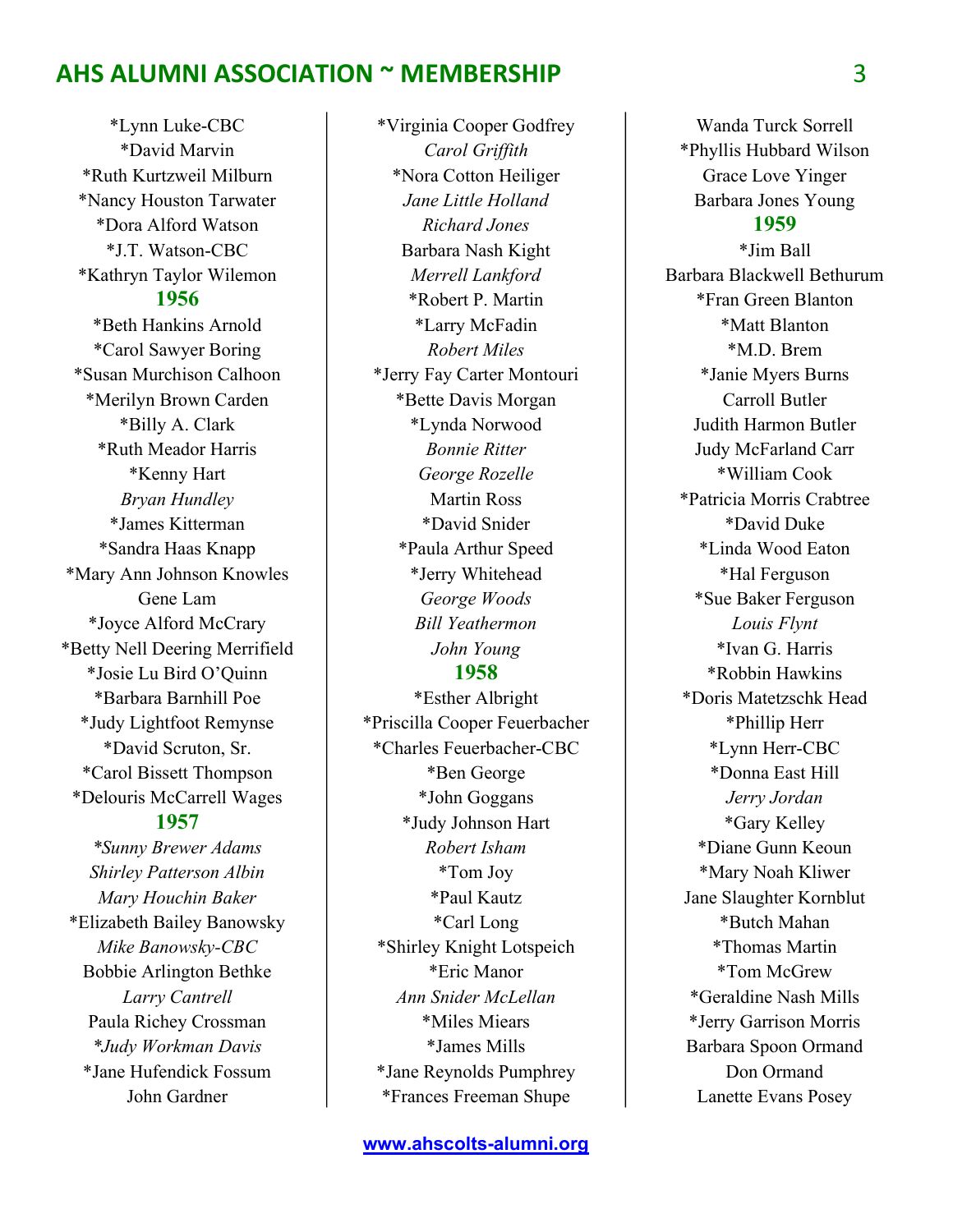Gene Posey-CBC Wanda Yeathermon Powers Allan Price \*JoAnn Cansler Risher Brenda Laney Ross \*Lana Hays Schwinger Gladys Griffin Scott Wayne Scott-CBC \*Janelle Bradley Scott Patsy Graves Seegrist \*Paul Swartz \*David Terrell \*Jerry Thomas \*Gloria Parrish VanZandt \*Troy Vaught \*Dick Weir \*Maudie Bell Weir \*Doris Collard Whitlock \*Sharon Faye Wilbur \*David Witte \*Sandra Marlar Workman 1960 \*Dyril Bernius David Binion Stacy Brown \*Celestine Bradfield Bruce \*Marcia Jacobs Bumgardner \*Ronnie Campbell Rosemary Yeathermon Cooper \*Tom Cravens \*Suzanne Fleming Duke \*Joe (Bubba) Eppes Bob Hankins \*Ben Hollingsworth \*Starlett Wilson Hollingsworth Mike Inlow \*Judy Ann Johnson Mack 'Skip' Johnson \*Marilyn Barber Kiser \*Kenneth Kiser-CBC

Rose Ann Lowry \*Martha May Martin \*Royce Mitchell-CBC \*Lloyd Mitchell Don Morrow Nelson Parker \*Stan Parker \*Taylor Parker-CBC \*Jean Bird Patterson Stan Perrett \*A.C. Phillips \*Rex Redden \*Anita Crook Reichert Jim Risher \*Kenneth Russell \*Sherry Russell-CBC \*Sandra Sanders Sadler \*Don R. Smith \*Don Sudduth Barbara Keating Syptak Tapp \*Virginia Williams Terrell \*Larry Thomas Butch Tucker \*Jim Waite Mike Watkins \*Judith Watkins-CBC \*Kay Beene Williams \*Wes Wright Gary Young 1961 \*Guyler Allbright, Jr. \*Claudine Allbright-CBC \*David Bailey \*Fran Drury Baker \*Uli Baur

Beverely Joy Wolf Bush \*Bobby Cahill \*Sandra Cahill-CBC Ed Camp \*Kelton Conner \*Joe Cummings \*Anne Chasteen Duke \*Don Elick John Elliott \*John Fagan \*Cathy Fagan-CBC George Faught \*Steve Fowler \*Ray George \*Thomas E. (Ted) Gibbs \*Linda Garner Gipson \*Billie Holman Goldstein Joe Frank Hall Fay Harmon Bryan Hawkins Larry Frank Henry Arthur Hunt Steve Jackson \*Margaret Johnson Jerry Jones \*Judy Bond Joy Gerald Kraybill \*Rex Latham \*John Lawler \*Bjorn Lindvig \*Anita Jinks Gruber Long \*Charlene Wise Mahan \*Richard Malec \*Carol Gowen Marshall \*Mac Martin Georgeann Mays Matlage Marvin Matthews Cynthia Beard Mayfield Sally Gould McCormick \*Edward McWethy

Larry Bellville Pru Vader Brett \*Chuck Brittan \*Wanda Reasoner Bryant \*Wayne Bryant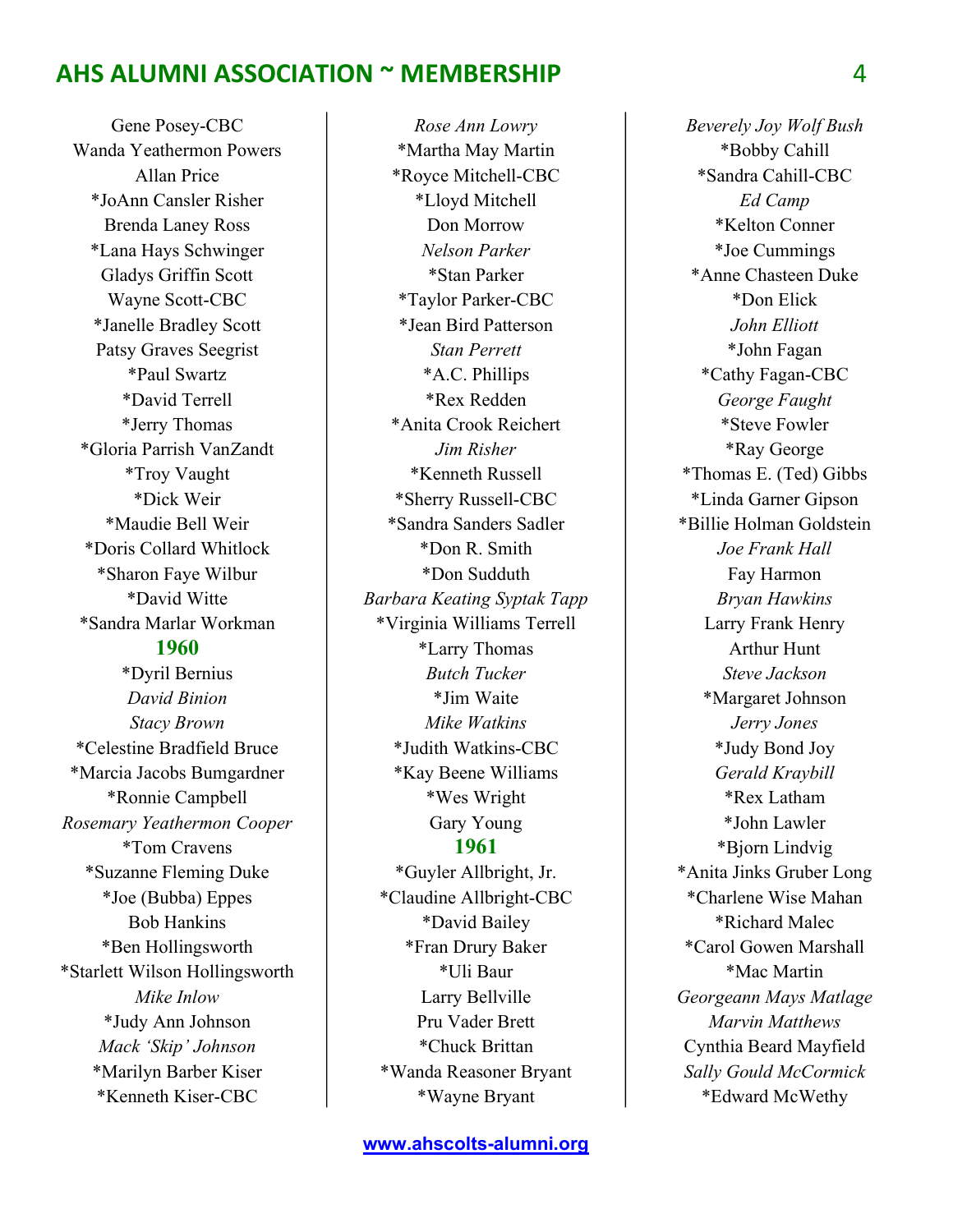\*Tom Menz \*Sharron Chapman Merrill Richard Merrill-CBC \*Billy Moore \*Bill Murchison Pat Spruance Orr \*Donald P. Owens \*Betty Harris Patrick \*Jerry Plemons \*Pat Hall Plemons \*Bobby J. Poe \*Dale Presnell Ricky Rivers \*Beth Ward Rognerud \*Martha Graham Schaffert \*Bill Sherman \*Dixie Patterson Smith Ron Spain \*Paula Kevil Stanley \*Ruth Benbow Stewart \*Jim Thornton Tommy Urie \*Ruby Flenniken Vaughan Clinton Veres \*Lynda Stovall Vibrock \*Kathy Parrish Voss \*Kenneth Watkins Elaine Lowry Williams \*Thomas M. Wood \*Karen Wood-CBC \*Andy Wright \*Carol Murley Wright-CBC Linda Scanlon Wright Juanice Nicholas Young \*Jimmy Zimmermann 1962 Karrell Sommers Arlt

Molly Crouch Anderson \*Don Atkins \*Regina Atkins-CBC

Michael Johnson

\*Mack Bagby \*Chelsia Leuty Beiser \*Martha Kay Wynn Black Mills Boon Eddy Bost Branch \*Curtis Buchanan \*Charles Clawson \*John Coble \*Mikel Wayne Conner James Cox Eric Dalton \*Garry Darby \*Richard Dickens \*Judy O'Halloran East \*Steve East Grace Thames Ellison \*Mike Farhat \*Joel Ferguson \*Beverley Caddel Ferrell Kathy Fleming Kay Spiva Fuller John "Bubba" Garner \*John Gaston Roy Godwin Marilou Goldner \*Phyllis Deardorf Graham \*Sharon Moore Hall \*Stevie Campbell Hansen Lee Hart \*Buddy Harris \*Wayne Harvey \*Rosan Hoffpauir Hawkins \*Sandra Brown Hildreth \*Gerald "Tex" Hook \*Harold "Dean" Hooper \*Sharon Allenbaugh Hunt \*Beth Johnson Johnson \*Gene Johnson-CBC \*Diana Weitrecht Johnson

\*Raymond Johnson \*Dennis Johnston \*Irish Jones Chester Jordan \*Kay King \*Richard King \*Diane Abney Lunow \*Gene Martin \*Mary Anna Lowe Martinez \*Don Mebus \*Edith Martin Milam \*Randa Walden Miller \*Charlotte Moffett Mitchell \*Judy Holland Moore \*Judy Pirtle Moore Dee Butler Moorehead \*Pat Walden Myrick Brad Nelson \*Donna Post Oliver Zsolt Pahany \*Michael Parsley Robert Patrick Gaylene Garrison Pierce \*Sandra Wooley Pilkinton \*Laird Pitz Modena Holloway Pollard \*William Raney \*Dottie Mann Redden Claudia Reeves \*Norman Roberts \*Connie Merrill Ruff \*Alice Vennum Schear \*Kathie Seale \*Bo Snowden \*Cyril Sulak \*Mary Tannahill \*Sue Bucher Tiemann \*Mickey McCartney Terrell \*Betty Gardner Thomas \*Larry Viegas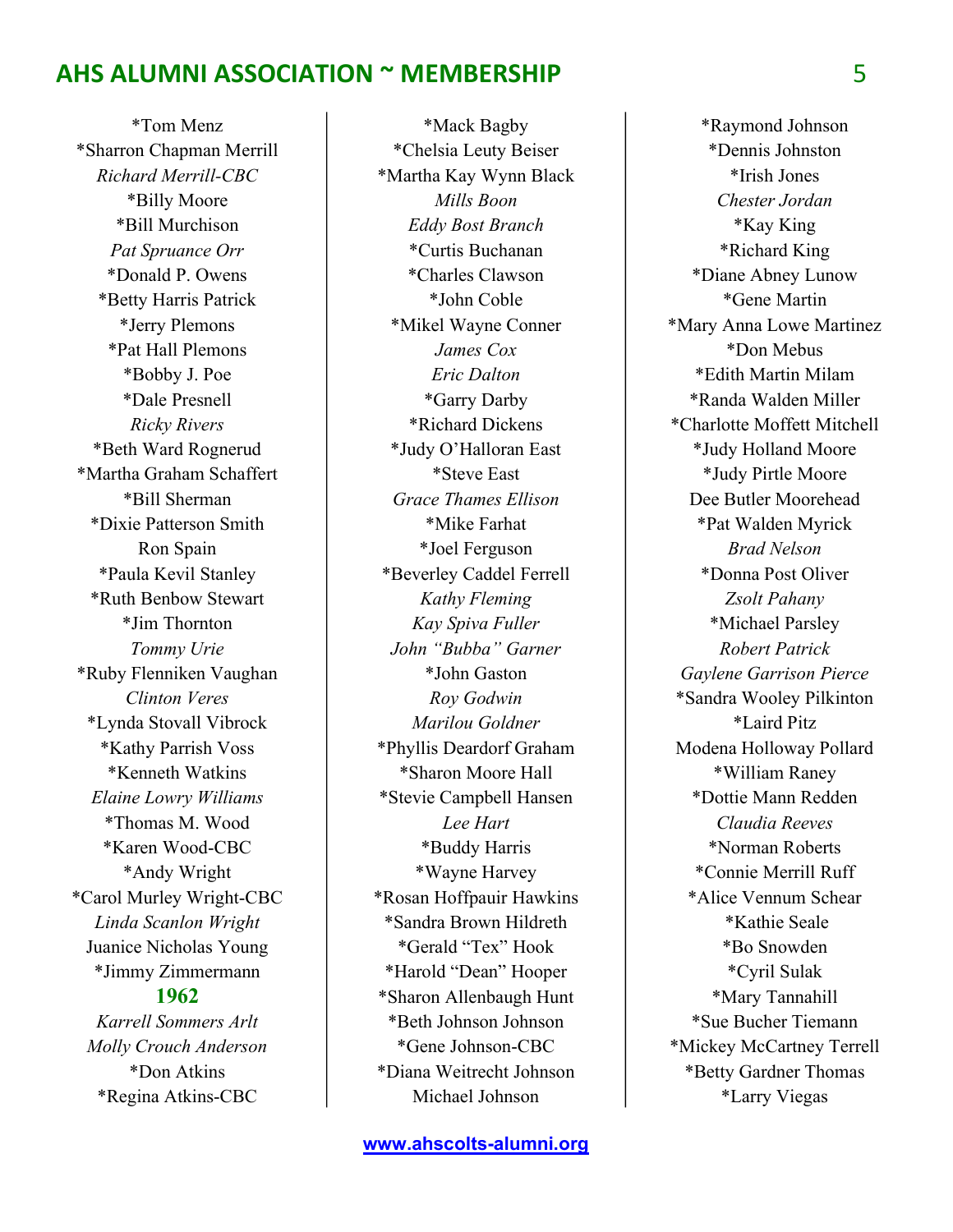\*Bonnie Beebe Watkins Jackie Peach Wells \*Cheryl Buzzell West-CBC Charles Whiteside Judy Dotson Whiteside \*DeeDee Mosby Winter Sonny Wooten \*Judy Hopper Yancer \*Robert Yancer Robert Young 1963 \*Becky Martin Armstrong \*Dan Armstrong \*Linda Duckett Attaway \*Mike Bandera \*Gary Barcroft Teri Barker John Blesi Tommy Boyd \*Cathy Bontley Brown \*John Bruton \*Geneva Devenport Buchanan Dorothy Howard Buzzell Wilson Campbell Donna Horbury Cariker Jerry Cariker \*Charles Carter Mike Casper Andy Chambers \*Sheila Tallon Clawson Suzanne Hightower Clark \*Pam Morrison Coble \*Ron Coker \*Ann Wolf Conklin \*Pat Conner Patricia Contador \*Shari Mackie Coston \*Janella Potthoff Cox Phil Cox Keith Pratt Daniels

\*Tom DeFrank John Donaghy \*Jim Duppstadt \*Merrilee Oram Ebensberger Faith Belovsky Eddingston Sydney Duffin Eller Ira Evers \*Jim Falvo \*Rodger Fanning \*Carol Clayton Finley Monnie McKissack Fletcher \*George Flint \*Bettye Fuqua Sharon Moore Godwin \*Linda Dixon Groom Susie Goldner Hajek \*John "Tommy" Harris \*Alvin Hartz \*Carol Mayes Haymans \*Janice Whitehead Henson \*Ann Adams Hickson \*Glenn Hickson Jimmy Houston \*Janet Crane Howe Bill Hubbard \*Wesley Huckabay Leo Hurley \*Grant Imsande \*Brad Jessup \*Gary Jinks \*Charlie Jobe \*John R. John, Jr. \*Bill Jones Jimmy Jones \*Vyeann Fisher Jones Chester Jordan \*Nick Joy Scotty Keyes Maudie Davis Lam

Bonnie McLellan Lindly Darlean Jones Love David Love \*Randy Mack \*Susan Heard Mack \*Cheryl Gilmartin Maderazo Donald Majka Larry Mazo Steve McAlister Ronnie McCain \*Janie Russell McPhail \*Doug Middleton \*Jan Clements Miller Wayne Miller Jimmy Murphy \*Kathy Murphy-CBC \*Robert Myers \*Ed Nowaski \*Patricia Genzel Nowaski Karl Osborn \*Gary Page Barry Palmer Roy Patridge Carol Hitter Patterson \*Jerry Potts \*Joyce Heffington Preisser Mike Ransom \*Cheryl Henson Ribble \*Sharon Wright Roberts \*Richard Rodriguez \*Jacque Deering Roll Stephanie Harris Ross \*Donna Ormsby Rowley Diane Martin Scott \*Sarah Stephens (Ryan) \*Tom Ryan-CBC \*Sam Stigall Jim Sutton \*Paul Tubb Mandi Turner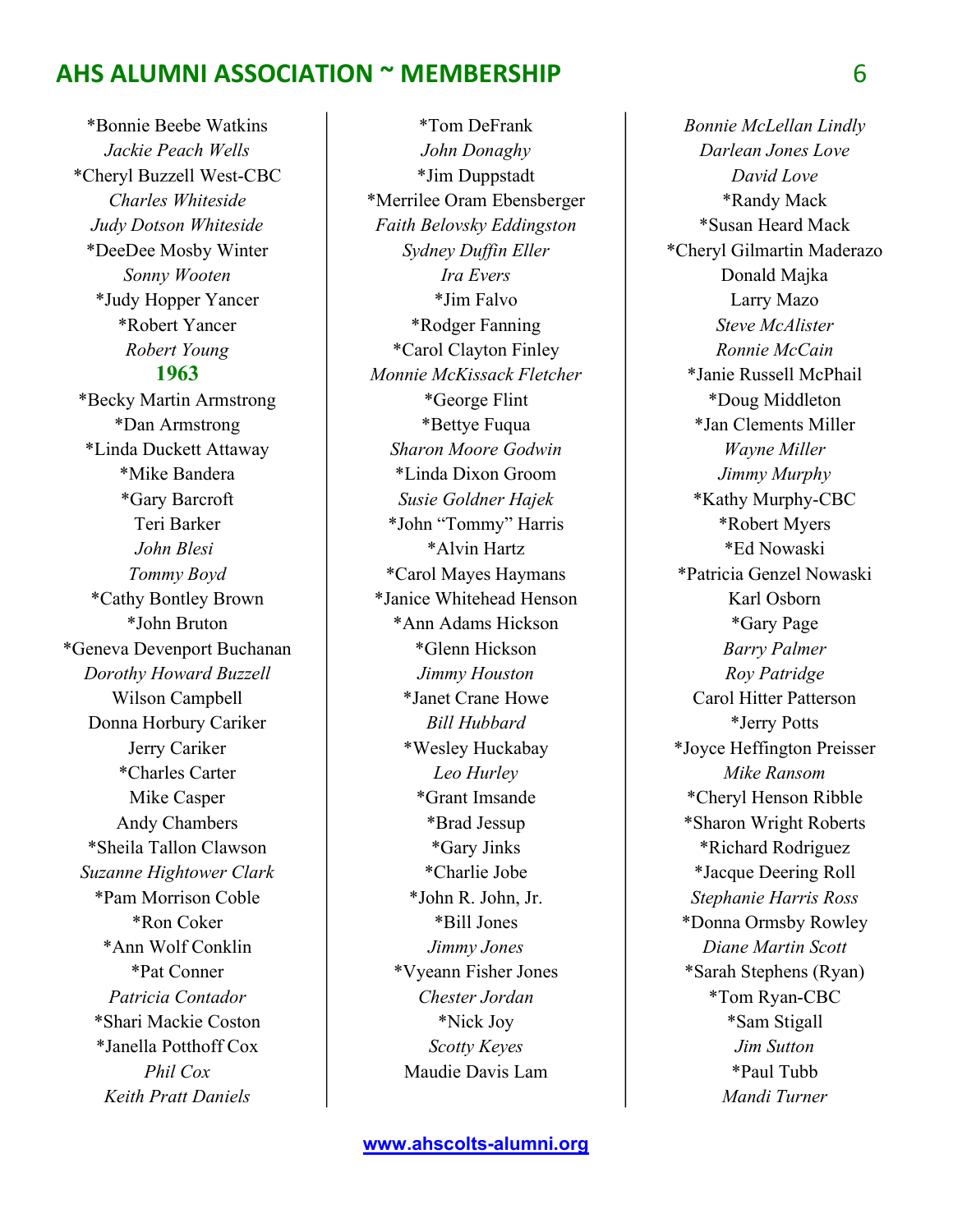\*Lance Utterback \*Emma Lew Bailey Viegas \*Carol Bellomy Wallis Jacque Allen Wardlaw \*Mary Murchison Weed \*Gretchen Weicker Bobbi Allen Westendorf \*Cindy Crayton Wilson Mike Wilson \*Floyd Wine Bob Wood \*Barbara Beard Wooten \*Margaret Floyd Workman \*Rusty Workman 1964 \*Cindy Farley Anderson \*William Anderson Bob Ashworth Albert Barcroft \*Mayling Oglesby Barcroft Diane Key Barnett Barbara Beck Brown Tye Barnett \*Royce Bush Carol Forgerson Byrd \*Dave Byrne \*Erin Hawkes Chaney Donny Coker Tom Conner \*Edwin DeYoung Diane Sandford Dill \*Susie Peterson Dixon \*Charlene Hamilton Drewry \*Ruth Johnson Edwards \*Randall Evans \*Connie Glover Fowler Stanley Gatchel Mike Gilmore \*Brenda Ford Gordon \*Patricia Hurley Harris

\*Joe Harvey \*Sheri Rothermel Harvey \*Carol Courtney Haslett Cynthia Jennings Henry Lynn Thomas Henry \*Jim Howard \*R.J. "Buddie" Hrabal \*Sue Pierce Jones Scotty Keyes \*Vickie Rucker King \*Ken (Butch) Kirby \*Barbara Phillips Littlepage \*Ann Dekker Maryak \*Doug Maryak \*Larry McCain Johnnie Rodden Nelson \*Sharon Cantrell Nethaway \*Fil Peach \*Verna Harris Playman \*Carla Robinson \*Bill Rosenberry Edward Smith Michael Smith \*Sharon Terrill \*Elaine Shelton Thornton \*Janice Luttrell Tubb \*Robert Turpin \*Jimmy Wolff \*Lana Ward Wolff 1965 \*Richard Aghamalian \*Kenneth Bailey \*John Ball Howard Britain \*Marilyn Potthoff Cannefax Linda Tull Chamberlain

\*Scott Chandler Eric Dalton \*Gene Elrod

Dan Gould

Bob Greene Paulette Leigh Greene \*Ann Hutcheson Hightower \*John Hightower \*Dianna Patterson Hurtado \*Betsy Hiett Imsande Cynthia Saffarans Ives \*Cherry Crook Ledbetter Wayne Martin \*Clete McAlister \*Susie Wine McAlister Sheryl Bowden McInnis \*Joe Miller \*Alvin Moseley Janice McLellan Osborne Walter Osborne \*David Lee Peterson \*Ruth Gardner Pimm \*Faye Snow Reeder \*Jim Reeder \*Bettie Jo Williams Roeber Bill Snider \*Shareé Keller Stone \*George Thornton \*Shirley Reynolds Thornton \*Tommy Waldrop \*Sharon Camp Ward \*Andy Ward-CBC 1966 \*Marcia Wise Allen John Armstrong \*Mark Ashworth \*Ginger Watson Baker \*Carol Neilson Blanton \*Bruce Coleman \*Pamela Workman Copeland \*Betty Love Dalton \*John Derr

\*Delnita Sutton Foust \*Billy Gilmartin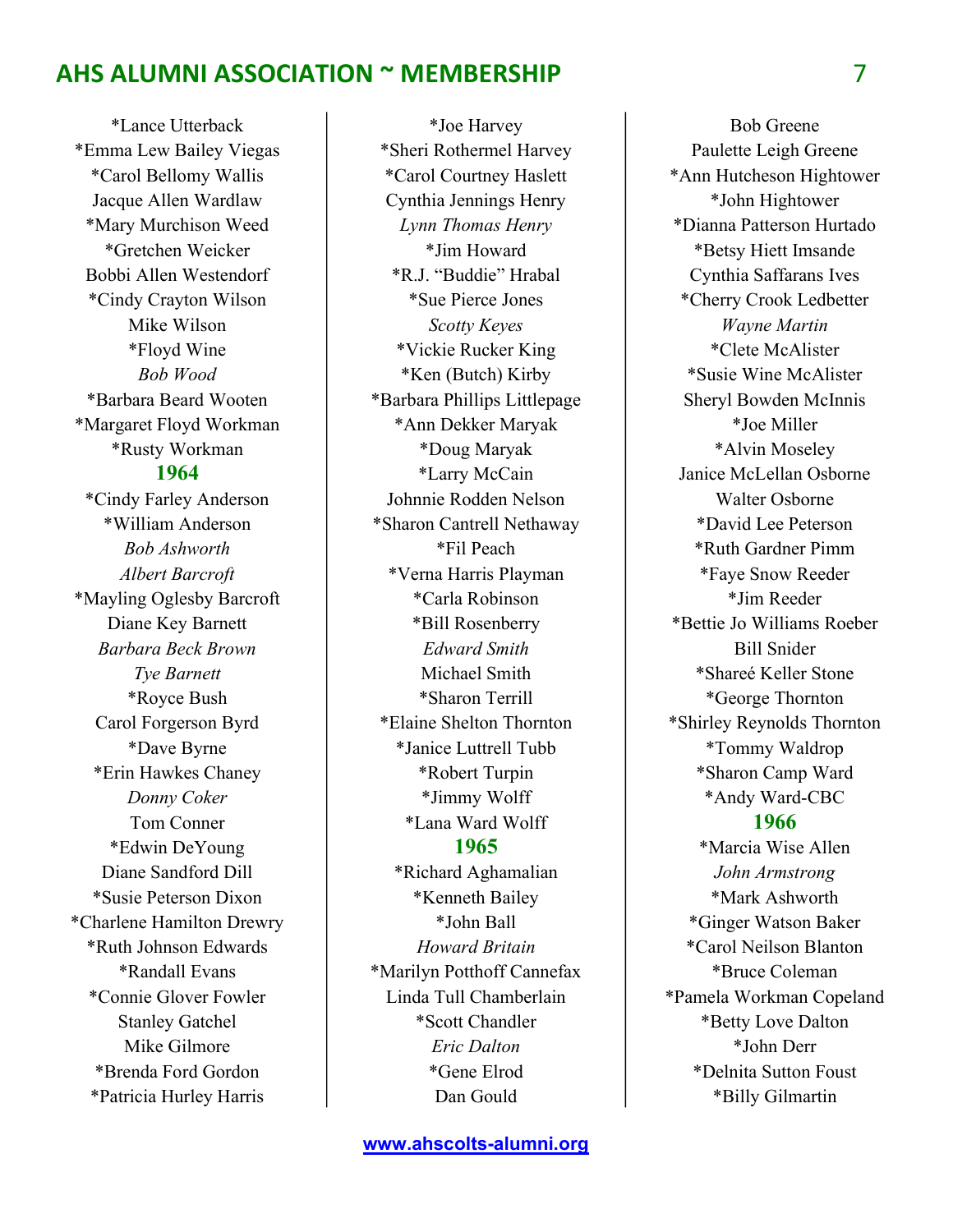\*David Gilstrap Bill Gunn \*Tommy Harris \*Chris Jenkins \*Billy Don Johnson \*Peggy Wood Martin \*Ella Jo Colliflower McGovern Linda McMillen \*Melanie E. Meier Gayla Reynolds Milam \*Jim Morrow \*Martha Wiggins Moseley Jinks Neff \*Terry O'Halloran \*Andy Owens \*Carole Stanford Owens \*Bob Pentecost Marti Crain Powell Mark Price \*Barbara Morris Rauch Johnny P. Reynolds \*Joy Keith Rope \*Charles Sawyer \*Scott Taylor Elizabeth Hawkes Turner Gordon Utgard \*Lila Burges Waldrop \*Helen Weicker \*Kay Decker Werner 1967 \*John Anderson \*Patricia Worthy Bailey \*Gordon Cannoles Glenda Oliver Cantrell Thomas Carr \*Patti Jahns Casey \*Sharon Stults Coleman \*Tony Colliflower

> \*Randy Ford \*Ray Freeman

Mary Poston Gunn \*Ernie Horton \*Bob Hundley \*Jeannie Strain Johnson \*Tommy Johnson Mark Kirby \*Mark Lewis \*Ross Menger \*Pam Williams Miller \*Sheila Davis Morrow \*Neta Morse \*Dale Patterson Teresa Hilbun Randall \*Juliana Reichenstein \*Patrick Smith 1968 David Agee Marcie Agee-CBC \*Kate Doskocil Allred \*Dorian Anderson \*Gay Friess Anderson \*Dan Bida \*Cherry Brown Bird \*Arthur Brees Jimmy Brown \*Mark Butler Chris Campbell Thomas Carr \*Martha Griffin Carter \*Carmen Self Coker Donna Crenshaw \*Debi Kraemer Crowell Pattie Ward Cupples \*Mike Daugherty Wayne Davis Kathy Davis-CBC \*Kathy Einhaus \*Debbie Koehl Ericson \*Scott Ericson-CBC Tommy Foster, Jr.

\*Verne Hargrave \*Janette Hayden Haywood Karen Giorgio Logos Jan Briggs McDaniel Tommy Phillips \*Dennis Ricketts Kathleen Donnelly Riddle \*Linda Patton Rudy \*Beth Withrow Stenberg \*RuthAnn Britain Whitecotton \*Ralph Widman \*Jane Morrow Wright 1969 \*Cathy Self Allen \*Kim Anderson \*JoAnn Snodgrass Anderson Alan Austin \*Sylvia Bradley Barrett \*Susie Ailara Battenfield Paul Becknal \*Don Bodenhammer Scott Bowden \*Keith Buchanan Dwight Coker \*Debbie Duncan \*Jim Elyea \*Cindy Gray Gayle \*Kay Hawkes Goodyear Reed Greene \*Karen Flechtner Hargrave \*Debbie Whitis Hawkins \*Monroe Helm Harold Hoskison \*Becky Graves Hughes \*John Hughes \*Dwayne Lee \*Barbara Lee-CBC \*Kathy Keeton Magill Patrick Magill \*Martha Sue Martin Meek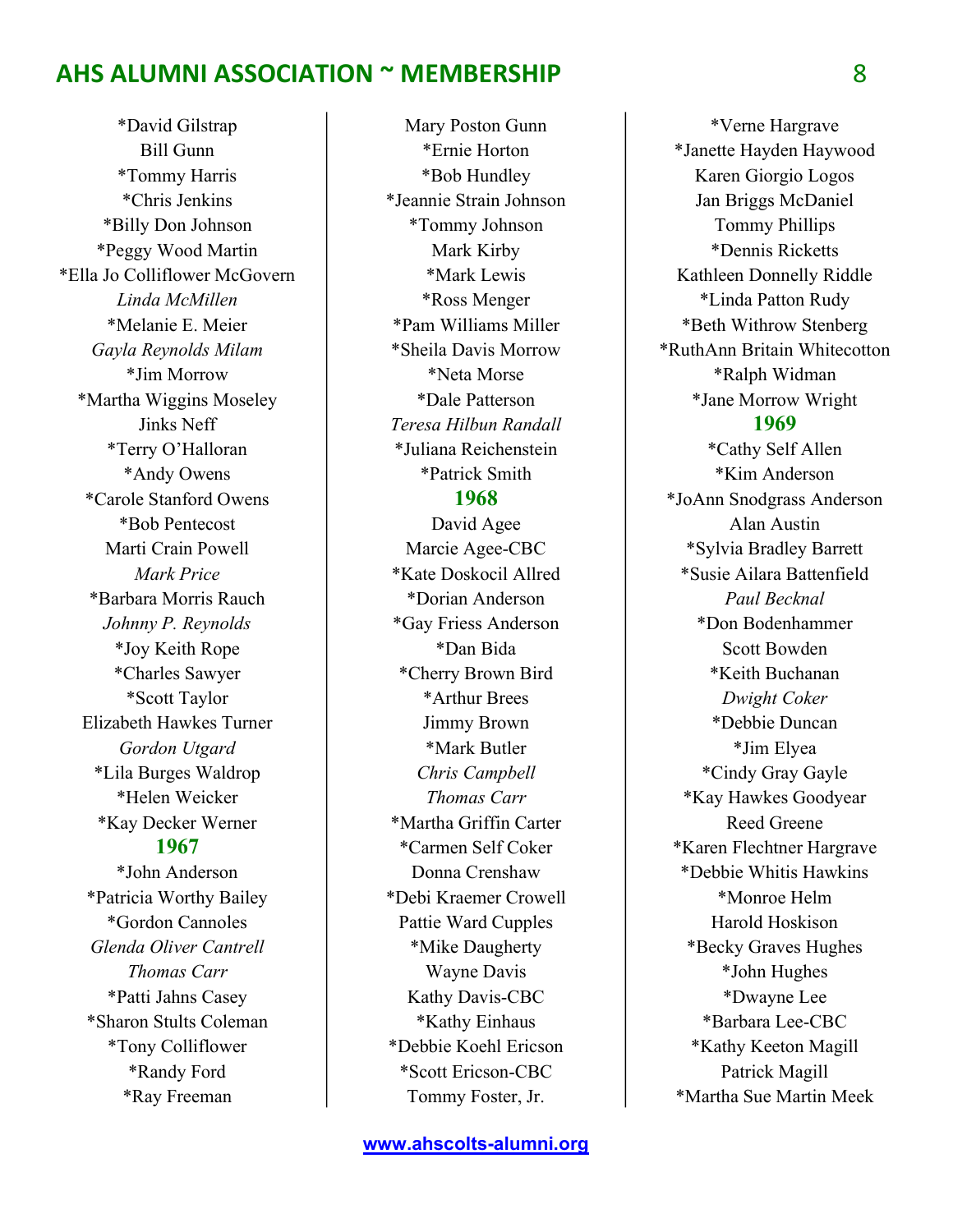\*John Nedderman \*Gary Newman Michael Nix \*Judy Whitenight Northup Becky Whitis Ownby \*Regina Wiese Patterson William Poston \*Margie Morales Railey \*Dan Rash \*Jan Webb Rash \*Beth Ward Reser Rick Riddle \*Betsy McLarty Saunders \*Cindy Hickman Shelton \*Tim Shelton \*Shannon Neilson Smitter Elizabeth Sweatman Speer Rusty Ward \*Ned Webster Tom L. Wheeler \*Candace Kane Williams Glenn "Tuck" Wilson \*Jeff Wolfskill \*Richard Wood 1970 \*Jessica Anderson Charlotte Ashworth \*Jan Jenkins Brier Loma Via Byerly \*Ron Cole \*Cari Fitzgerald Cook \*Jim Cook \*Guy Davie \*Janice Crew Daugherty \*Guy Garner III \*Randall Gideon Grady Harris John Howard Corky Lawing \*Becky Stewart McRight

\*Karen Miller Morris \*Carol Patton \*Wally Penny \*John "Rush" Pierce Janet Bida Ritchey \*Karen Lowe Scott \*Jill Wilemon Spencer \*David Standish \*Jeanie LeMoine Sutton \*Dwight Thompson \*Tina Terrey Tenney \*Charles Tenney-CBC \*Jim Tipton \*Eddie Townsend \*Karen Watts-Edwards \*Mary Pickle Webster \*Bob Wegner Virginia Ann Woolf 1971 \*Larry Armour Ronnie Cates \*Allison Bean Chandler Debbie Crenshaw \*Cindy Roberson Crook Rebecca Dodge Melinda Kay Bida Fisher Donald Foster \*Greg Friess \*Jane Crews Friess \*Gregory Gant Rudy Garth \*W. Michael Greene Billy Holbert Debbie Haynes Holmes Joe Kimball \*Phillip Levy \*Jane Minyard Menger \*Pati Morris Mitchell \*Tom Moore Gale Johnson Odom

\*David Partridge \*Elaine Rushing Penny Sara Howard Perkins \*Mary Anne Metcalf Polson \*Annabel Walter Qualls Nancy Brown Ramsey David Renn \*Jim Reynolds \*Lee Sweeney \*Jane Huneycutt Taylor \*Donna Young Townsend \*Charla Hawkes Vinyard \*Karen Havins Weeks \*Ronald Welch \*Gaye Becknal Wilson \*Jan Benoit Womble \*Jerrell Womble 1972

\*Douglas Barlen \*Michelle Barlen-CBC \*Greg Booher \*Sherri Allen Booher \*Tony Bradley \*Nancy Pitstick Brown \*Stephen Butler \*Lawrence Hamilton Billy Holbert Tommy Lenoir Ronnie Lethcoe Diane Green Moore \*Patty Murphy \*Cliff Mycoskie \*Forest Naylor \*Cathy Naylor-CBC \*Ben Pierce \*Gary Qualls \*Ouida Bible Ruff \*Gary Steele 1973 \*Bruce Ashworth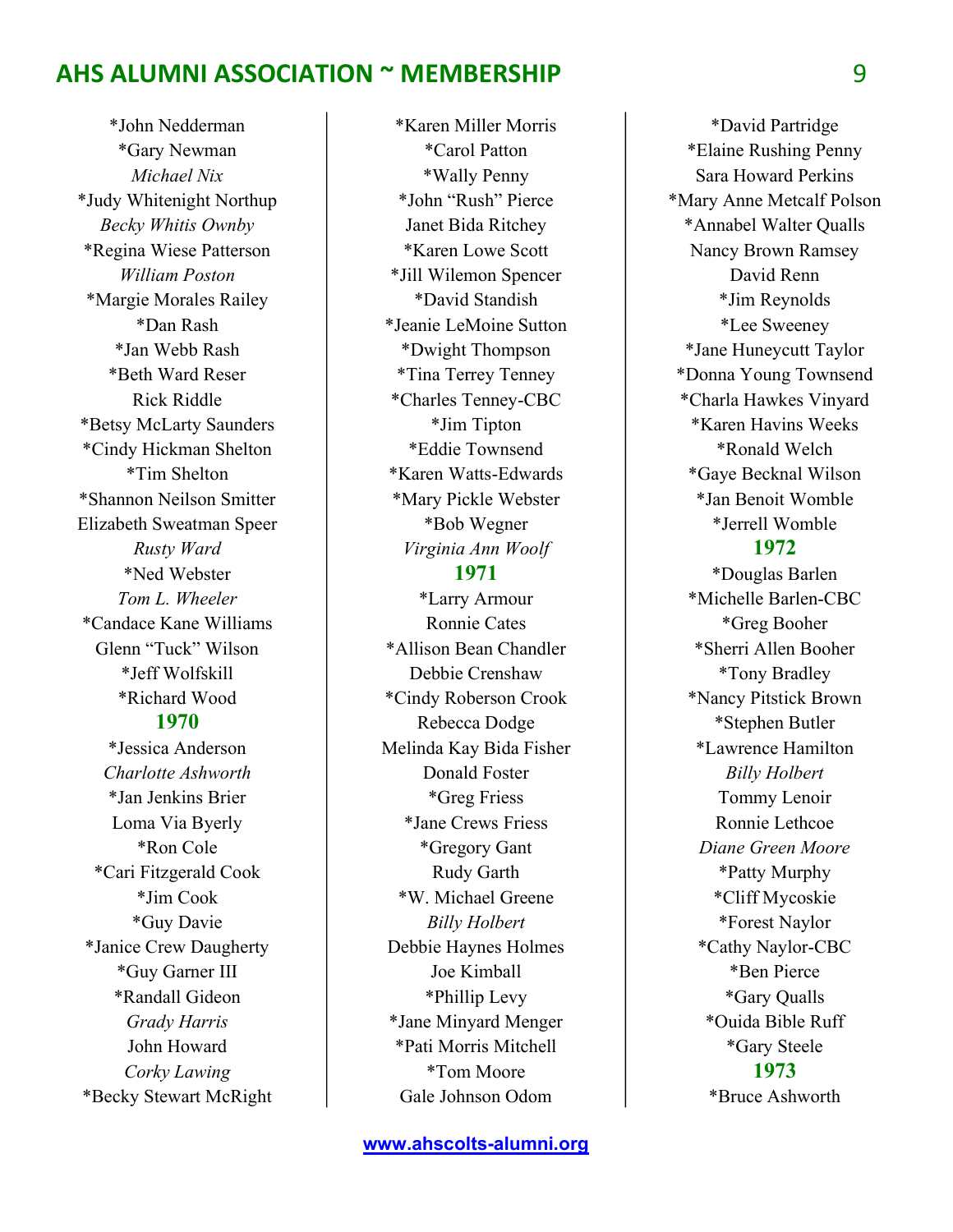\*Terry Belcher \*Glen Collier \*David Middleton \*Sally Phillips Mycoskie \*Carolyn Price \*Vicki Peyton Sharp \*Sandra Hilbun Strevel Blake Thompson \*Vanessa Vandergriff Watters \*Gary Williams 1974 \*Libby Altwegg Gala Hardy Arambula Odie Arambula-CBC \*Kim Rury Bosher \*Mickey Bryce \*Vanessa Cartwright Donovan \*Jan Gladden Dye \*Mike Enger \*Mary Nutt Follett \*Mark Gale Lizanne Bida Gierczak \*Theresa Reichenstein Gilmore \*Susan Gunn \*Gary Hahn \*Jeanne Smith Hamilton \*Paula Etheridge Highfill \*Bill Hughes \*Billy Jacobs \*Deborah Turner Kochevar \*Jeff Lane \*Mike McCrady \*Anne McCrady-CBC \*Karissa Keith McElmurray Rick McMullen \*Shawn Mendive \*Katherine Watson Middleton Nancy Lou Ward Nakayama \*Jeanette Harrell Norsworthy \*Linda Ray Nuñez

\*Laura Hartley Peterson \*Ana Pettit \*Glynda Ray Patti Sakowski Dana Nabors Smith \*Sondra Spracklen \*Carol Poston Stewart \*Jerry (Kim) Thomas \*David Walker Nancy Ward \*Cheryl Taylor West \*John Dosher-CBC \*Debbie Bragg Williams 1975 \*Mel Austin \*Cindy Mikeska Boyd \*Marsha Matlock Campbell \*Eileen Castillo \*Susan Thompson Cole \*Debbie White Ellis \*Wally Bryce Gloria Cox Fahrenthold \*Joann Newman Jackson \*Teresa Capps King \*Robin Land \*Debbie Cooles Lane \*Michael Lemoine \*Paul Lengen \*Katherine Watson Middleton \*Nancy Eaton McMullen

\*Willa Hugdahl Mills \*Bruce Nuttall \*Danny Reynolds \*John Sakowski \*Bill Stallsworth Jon Stutler Marsha Somers Tokerud Lisa Mueller Weihmuller \*Carole Schneider Wood 1976

\*Jane Forman Adorno \*Celeste Gay Ashworth Terri Weaver Baker-Chaney \*Pamela Moore Black \*Mary Bodenhamer \*Janis Burgardt \*Tammy Bice Calandro \*Skip Calandro-CBC \*Gayle Thompson Collier \*Karen Cherry Cox \*James Cribbs, Jr. \*Sally Denton Culver \*Brian Egan \*DeeDee Duncan Elliott Dorene McCall Foster Karen Hantsche Foster \*John Groves \*Ron Harnist \*Kathy Fuller Havins Liza Litrio Hawrylak Steve Hawrylak Karen Smith Johnson \*Mary Thomas Kleiman \*Diane McDowell Larson \*Scott Leake \*Melissa Saffarrans Lemoine \*Gwynethe Reddy Lewis \*Susan Malone \*Kathy Lucas Martin \*Jan Lawler Mulholland \*Darla Murray \*Mary Bohannon Nunn \*Dana Pilon \*Elizabeth Atkins Pirkey \*Lee Anne Moses Robbins \*Cheryl Hardy Springer \*Diane Smith Tejeda \*Cindy Pamplin Vanlandingham \*Amy Bledsoe Wade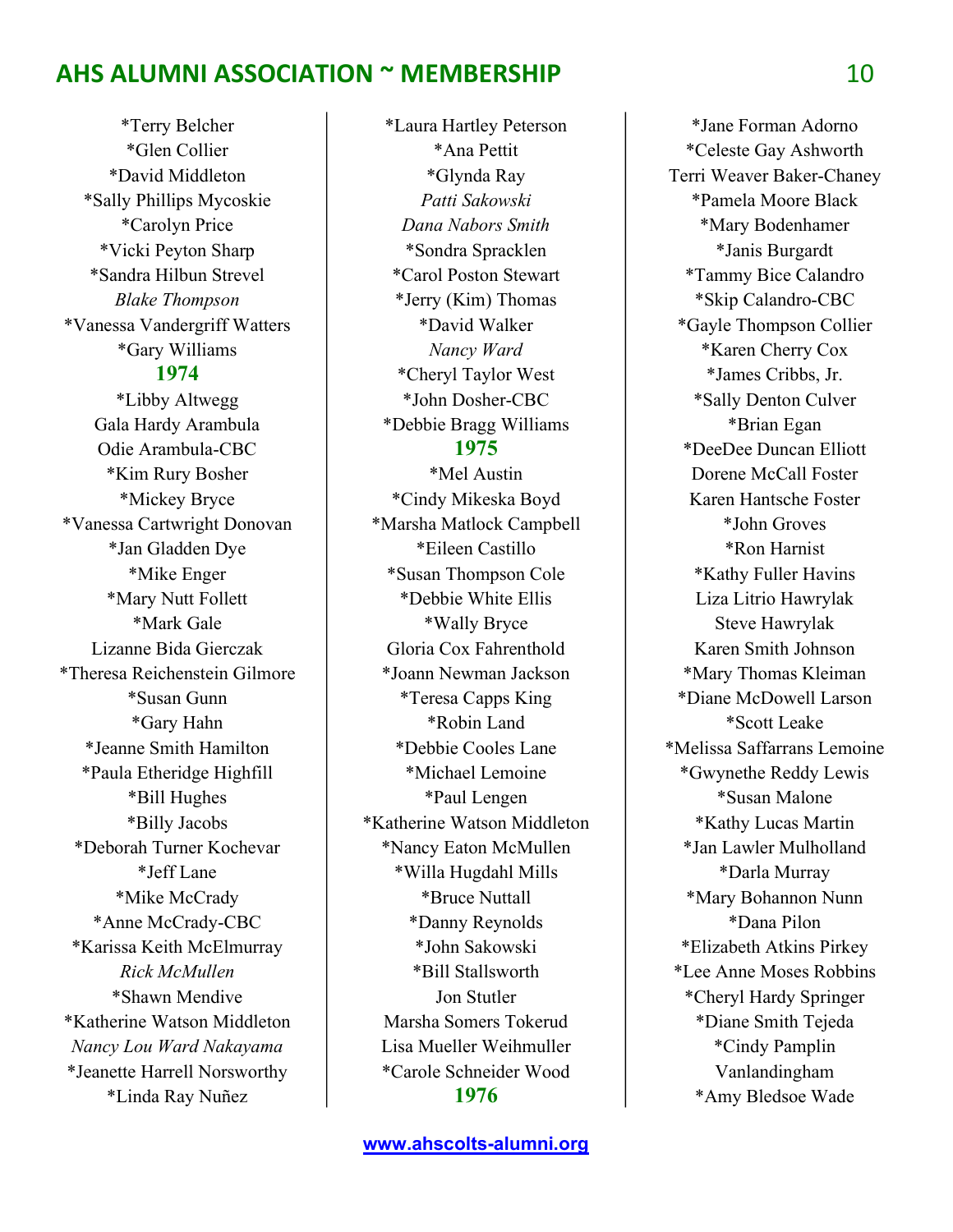\*Mike "Badger" Wade \*Jeffrey White \*Andrew Wolfskill \*Cam Perryman Woody 1977 \*Jerri Puryear Bartos \*Jeff Broyles Karen Byers Chambers \*Grover Cribbs \*Robbie Lawing Brian McGaw \*Rhonda Hilbun Nicks Darsa Armour Owens \*Carrie Davis Palmer \*Kirk Whisenant \*Brent Williams \*Wendy Wilson 1978

Eric Alm \*Cheryl Kavathas Anderson \*Cynthia Reyes Bailey \*Sandi Patten Barger \*Cameron Bird \*John Bohannon Dawn Shupe Brandenburg Lisa Lockett Briggs \*Judy McDonald Brown \*Michelle Heiermann Brown \*Philip Mark Brown \*Lee Ann Bryce Sharon Sammons Castloo Kim Counts Cathro Bobbie Stewart Coates Cory Collins Pamela Jones Collins David Doggett \*Carolyn Duff Jane Sherwood Fussell David Garner \*Ron Hardman

\*Laura Lively Hawkins \*Christopher Henry Tom Hudspeth Mary Dawn Burnett Hudspeth \*David Keal \*Sharon McFarland Love Gemmi Breach McGaw \*Barbara DeVito McTee Patty Foreman Meneley Airen Green Miller \*Melanie Halpin Milone \*Tammy Moore Pamela Mosby \*Janet Gray Nascimbeni \*Kerre Tucker Randel Ortegel \*David Otto Camille Creel Quinn Linda Liles Rogers \*Mandy Terrell Saucier James Schaefer Jana Jordan Shaw \*Bret Springer \*Darrell Stovall \*Dawn White Stovall Brian Templeton Kimberly Caton Urashi \*Jay Wegner \*Sandy Sheets White \*Andy White-CBC \*Charlton Wilson 1979 \*Carrie Bird Bogard \*Dwain Brown \*Jan Banspach Brown Tracy Fletcher Dodson \*Toni Bain Freeman \*Jeff Garvin

Darrell Jiles \*Mitzi Lemons \*Patricia Yarbrough Maibach

Melody Olsen \*Steve Robinson Sheri Probasco Skains \*Chris Wade 1980

\*Carla Andrews \*Autumn Dipert Brown \*David Burke Brenda Waldrop Covert Jeff Dalton \*Carrie Lettie Egan \*Marcus Erickson \*Janet Garvin \*David Kaplan \*Christi Lawing Key Janie Nickel Krajca \*David Love \*Susan Wardlow Manor \*Tom McCrady \*Selena Mills \*Mark Myers \*Lori Bullington Richman \*Bruce Smith Keisha Smith Jerry Kaye Sims Templeton \*Linda Waddle Whittle 1981 \*Kristina Ekstrand Anderson \*Lisa Hudson Brunt Doug Burnett \*Paul David Burnett \*Lisa Smith Clark Jennifer Lee Hart \*Tony Hatchett \*Bettye Elaine Hitchcock Coronado \*Thomas Cribbs \*Jack Garvin \*David Harry \*Lisa Kever Harry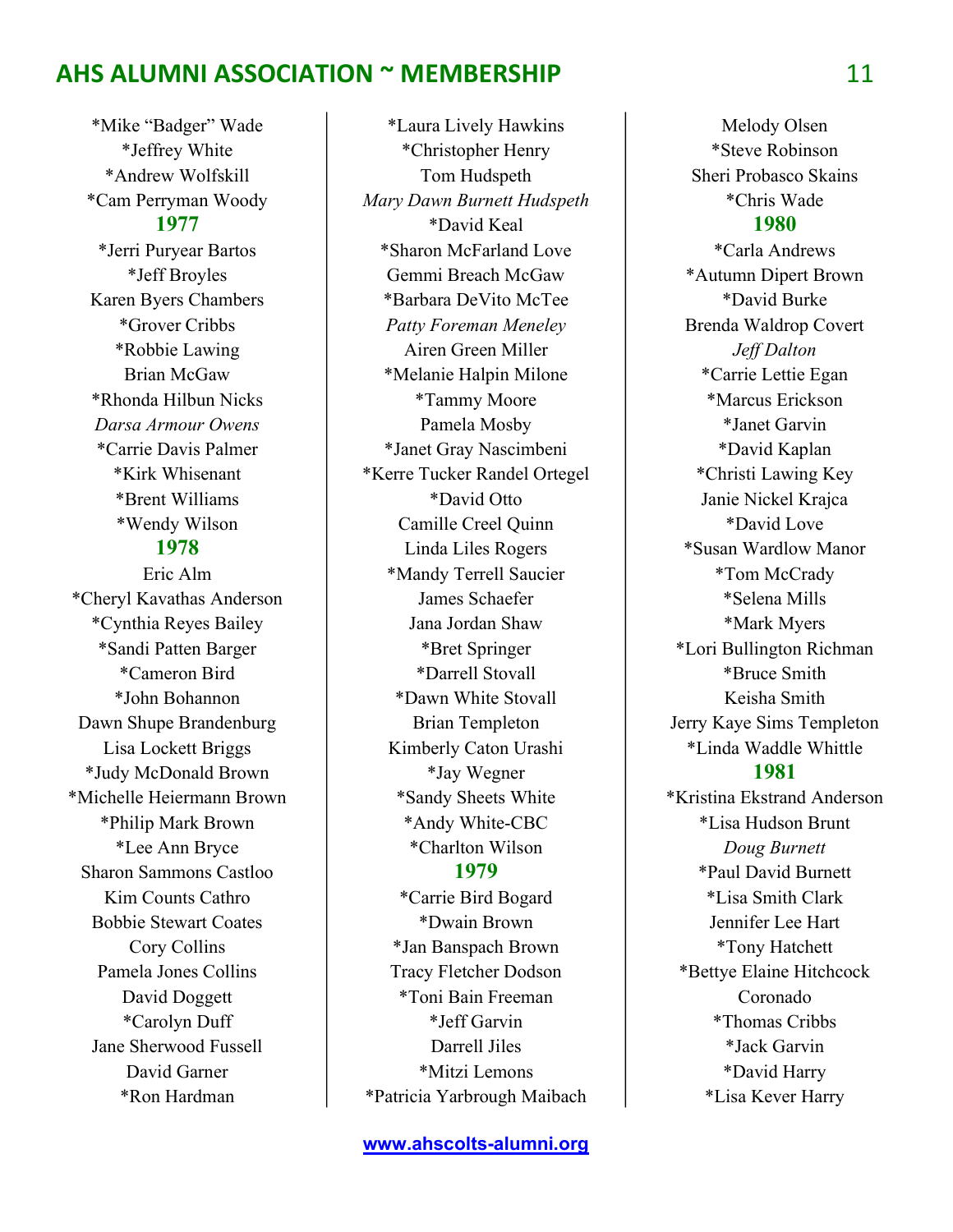\*Gavan Hunt \*Jana Ramsey Lewis Chris Patton Pate \*Michael Peyton \*Carmen Andrews Plunk \*Kenneth Plunk \*Leslie Cox Recine \*Cary Richmond \*Betsy Smith Stephens Scott Terrell \*Stephanie Webster Todd \*Andrew Underwood \*Sherri Smith Wade \*Tanya Terrell Weideman \*Jeff White \*Kelly Whiteside \*Rebecca Jones Wiseman Susanne York 1982 \*Brenda Cupps \*Craig Davis \*Dan Dipert \*Marla Richardson Gibson \*David Gray \*Jim Haddock Kathy Olsen Brian Priddy Stephanie Smith 1983 \*Russell Crosier \*Susan Crosier-CBC Tami Zang DeClercq \*Angela Barthold Estes \*Jeanie Mills Howell \*Jennifer Coble Leichner \*Jeff Pollard \*Darrell Posey 1984 \*Lori Bushee \*Michael Cartier

\*Leanna Cartier-CBC \*Ashley Bell Coolidge \*Kelly Curnutt \*Mary Tom Cravens Curnutt \*Lance Harvey \*Jonathan Imsande \*John Norris Diane Seymour \*Michelle Edwards Szynskie \*Dave Walsh Lori Hightower White 1985 \*Debbie Gentsch Benge \*Marie Bosillo \*Scott Gray \*Janet Gray-CBC \*Theresa Allbright Hubert \*Gala Lemon Jones \*Beth Hentze Owens \*Melanie Dennis Sattler Brian Edward Thornton 1986 \*Phillip Benge \*Julie Mills Davis Jeanne Caffey Drapeau \*Tim Elkins \*Tara Zang Gray \*Lara Broome Haddock \*Jeff Kikel Cindy Slocum Licalsi \*Alyn G. Merrill \*Brad Scott \*Alan Stiebing \*Tiffany Thomas \*Lisa Thompson Wallace 1987 \*Holly Harvey Clark \*Jason Coble \*Karen Bishop Davis \*Steven Davis

Darla George Draper Christine Zapor Horton Amy Osborn Nick Murzin \*Kyndal Cravens Nicol \*Todd Nicol \*Gary Webb 1988 \*Janet Rohne Ayala \*Kelsey Tanner Hicks \*Andre' Landry

Jeffrey Lemonds \*Jill Schnable Malo \*Kara Hickman Martín \*Pepe Martín-CBC \*Audra Atkins Moore \*Tommy Moore-CBC \*Robert Moseley \*Cody Roberson \*Jennifer Adams Webb \*Irene White \*Beth Anne McGovern Woodard 1989 \*Laura Merrill Anz \*Matthew Bane Joe Henderson 1990 \*Mike Austin \*Nicky Whitfield Austin \*James Beaupre \*Laura Wolf Brennan Tish Kobty Colon \*Carl Cravens \*Shay Fanning \*Carmen Anderson Holmes \*Julie Bane Hundley \*Rebekah Bullock Janes \*Stephen Lemonds \*R. Brian McGovern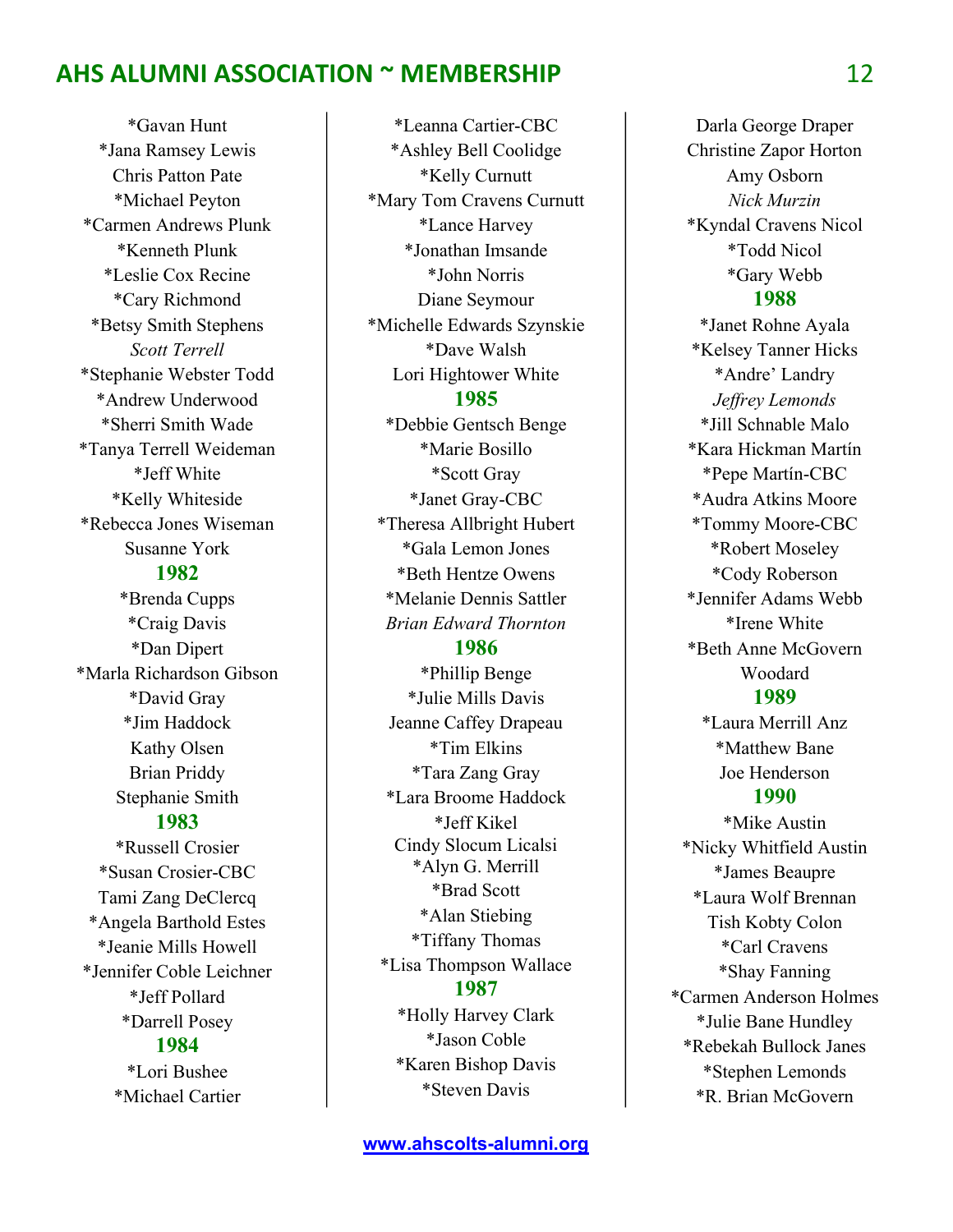\*Heather McMillen \*Karen Bailey Meacham \*Sarah Merrill Amy Plemons \*Kevin Prewett \*David Scallan \*Christy Jenkins Van Duinen \*Steven White 1991

Kevin Bobbett \*Tommy Chandler \*Debbie Swartz Forbes Carmen Anderson Holmes \*Emily Goodyear Klophaus \*Jillian Taylor Lemonds \*Andy Moseley \*Carla Becker Walker Rob Walker-CBC 1992 \*Tony Chandler \*Melanie Leathers \*John Miller \*Rachel Gibson Richter Kelli Dowd Smith \*Melinda Gipson Stillwagoner Jeff Waldrop

#### 1993

David Barrientes \*Jean Anne Panton Deakyne \*Raymond Hardy \*Evelyn Hardy-CBC \*Anna Northcutt Melanie Phillips Patterson \*Lucy Perry David Wallace \*Tiffany Acree Whisenant \*Jason Yutzy \*Cassie Yutzy-CBC 1994 \*Amy Berna Black

\*Nicolle Brennan Block \*Jeremy Collyer \*Melissa Adams Crowson \*Raney Terrell Edmiston \*Jack Goodyear \*Lori Swartz Gray Roy Hayhurst \*Bill Mansfield \*Ben Nicholson \*Jeremy Stone Erin Paxton Wallace 1995 Matt Brown \*Chelsea Taylor Carter \*Spencer Cearnal \*Nikki Chriesman-Green \*Erica Chaney Crosley \*Tyler Crosley-CBC \*Jennifer Stewart Duran \*Daniel Horner \*Heather Lee Angela Macias \*Angelina Duckworth McFadden \*Rachel Hill Spain \*Scott Spain \*Kim Tipton Spencer \*Stewart Stimson \*Chase Tenney \*Whitney Coker Terrell \*Andi Warner Vaughn 1996 \*Christopher Bartos

\*Robert Buckles \*Holly Irwin Chandler \*Brian Coleman \*Amy Earl Crowson \*Krissy Felton Crosier \*Bowie Hogg \*Sharon Warren Johnson

\*Mary Ann Starns Laney \*Mike Lemonds \*Adrien Paxton Maroney \*Gabe Moore \*Lesley Wolf Norris \*Jennifer O'Neill Owens \*Jenni Cary Pfeifer \*Jennifer Collyer Wheelbarger Stone \*Brittany Worden Stewart 1997 Mary Birdseye-Dowthitt \*Catherine King Bridges Meg Brown \*Amy McCulloch Cearnal Aaron Hanysak \*Robbie Lee \*Erin Friess Pavlak \*Laura Ryan Rudeseal Tiffany Teague 1998 \*Aaron Chandler Katie Eller \*Rob Franklin Robert Jordan \*Crystal Patten Kirk \*Tom Mansfield Airen Green Miller \*Betsy Pearch \*Spencer Tenney Melissa Tillotson Jennifer Winkles 1999 \*Katie Havins Coleman \*Bree Blanton Cotter \*Jonathan Cotter Jessie Turman Cowan \*Jennifer Cummings \*Kacey Coker Pierson \*Steven Qualls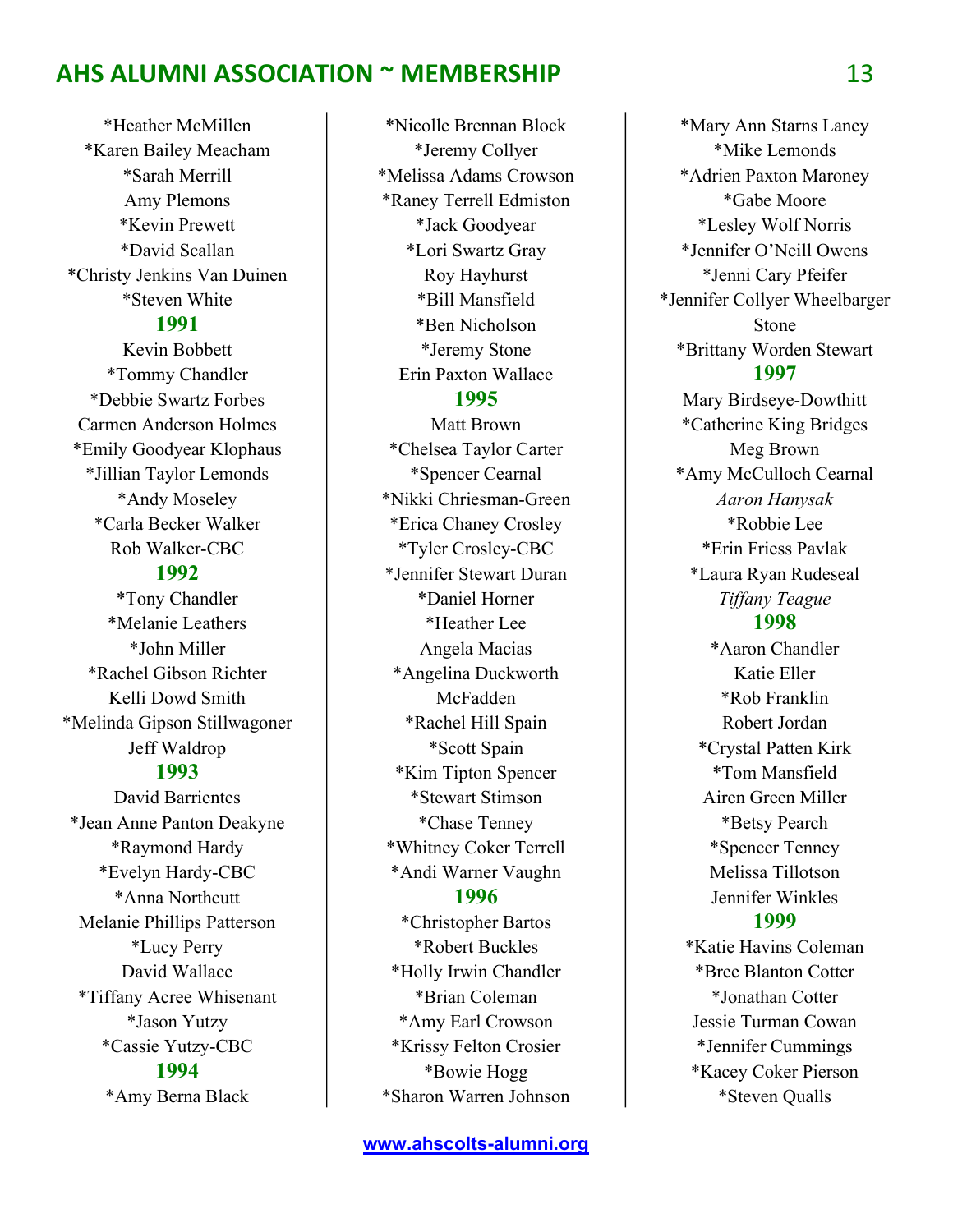Kristina De La Rosa Randerson Chris Randerson, CBC \*Joanie Friess Roberts Lynne Winze Varelans 2000 \*Alicia Barger DeLario \*Michelle Savage Deuell \*Benjamin Goodyear Holly Potter-Harvey \*John Hopkins \*Tim Ryan \*Samantha Towles \*Ben Wheaton 2001 \*Haley Coker Dodson \*Meg Friess \*Cindy Hawkins Goodyear \*Micah Green \*Charles Kizer \*Rebecca McMullen \*Marcia Brown Neal \*Kable Patten Leila Rahimzadeh Perez Adrian Perez-CBC Amy Brown Perry Andrea Stickney Scott Benethia Thomas Williams Ryan Willingham Brian Womack \*Heather Dunn Woodman 2002 \*Tighe Barlen \*Galen Hair \*Shelbi Howell \*Jacob Neal \*David Qualls \*Kristie Havins Rivera Beth Thomas Simmonds \*Rachel Rolader Slosson \*Ross Wheaton

2003 \*Grant Baker Victoria Youngblood Baldwin \*Chris Havins Marshel McCormick \*Stephanie Seager \*Linda Seager, CBC 2004 \*Caleb Allen \*Austin Barger \*Christopher Barlen \*Katy Culver \*Kyle Haubold \*Stacy Clyde Haubold \*Sean Humphrey \*Michael Qualls Brenna Tomlinson Ronalder \*James Tipton \*Benjamin West 2005 \*Jacob Cordova \*Kalan Howell Brandon Laury Sally Lovett Jade Little Mays Zachery Perkins 2006 Sarah Arditti Robert Broughton II \*Annie Culver \*Ashley Nelson Colby Pippen \*Robert Qualls \*Blake Wade 2007 \*Skye Wickham Crum 2008 Hope Adams \*Cory Barger \*William Barlen

\*Kirk Brugh \*Sam Culver \*Garrison Lewis \*Krista Reynolds Lewis \*Katie McElmurray \*Jordan Palmer Billy Perkins Tarcila Rubio Ahsika Sanders-Krimm \*Julia Strange 2009 \*Justin Adkins Ben Dodson Kyle Durr \*Carson Gibson Caitlin Houtchens \*Gary Nelson Sarah Townley \*Eric Walker 2010 \*Michael Barlen Tanner Blanchard \*Olivia Calandro Patrick Hawley Sarah Arambula Hawley Ann Hellman \*Morgan Leake Jeremy Pillow Tanner Smith \*Sarah Ward Lance Weihmuller 2011 Carina Coreno \*Zachary Nelson Allison Walsh Smith 2012 \*Riley Curnutt \*Sydnee Homeyer 2013 \*Chrisanna Calandro